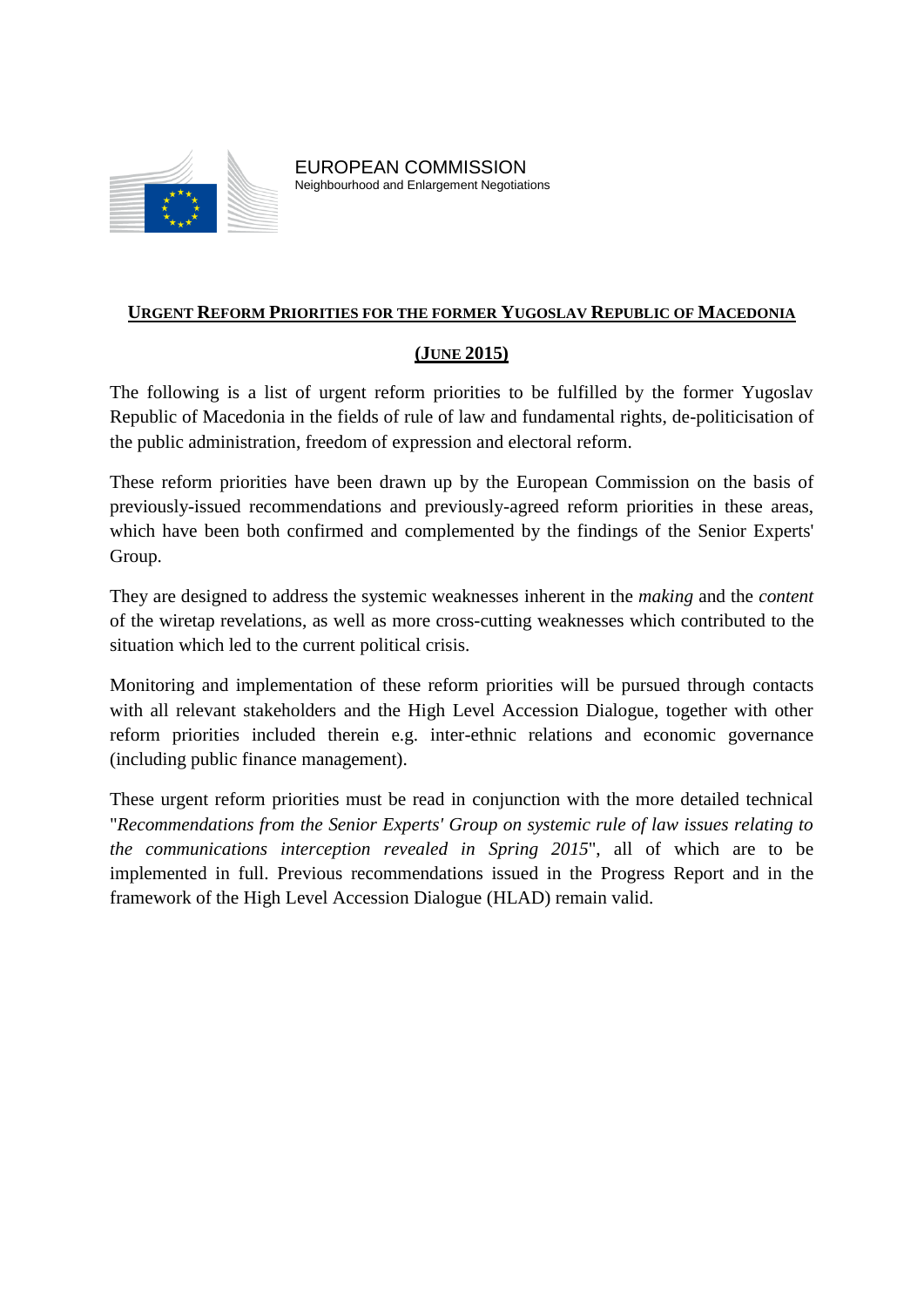# **I. RULE OF LAW AND JUDICIARY**

# **a) Judiciary:**

- De-politicize the **appointment and promotion** of judges and prosecutors, in practice not only in theory, on the basis of transparent, objective and strictly merit-based criteria, applied by transparent and open procedure.
- Put in place a harmonised **performance management system** based on qualitative as well as quantitative standards, as a basis for all career decisions.
- Remove elements of the **discipline and dismissal system** for judges, which currently interfere with judicial independence, both in legislation and practice.
- Ensure the **professionalism of the Judicial Council,** in practice not only in theory (i.e. clear and foreseeable test for the application of the statutory requirement of "distinguished lawyer").
- Ensure more pro-active role played by Judicial Council and highest courts, to protect judges from interference on their independence (both through improved communication strategies and through decisive action on complaints of interference or pressure).
- Improve **training quality, budget and autonomy** of the Academy for judges and Prosecutors (and encourage secondments of national judges to the ECtHR).
- Ensure **publication of all court rulings** within the clear deadlines imposed by law (and ensure full "searchability" and ease of access).
- Develop a track record on **overall length of proceedings**, with special focus on "old cases".
- Ensure **speedy execution of all ECtHR judgments** against the country (in particular by developing practical end effective measures for each category of cases).

# **b) Functioning judicial and parliamentary oversight of interception of communications**

- **Ensure clearer separation of the mandates and regulations** concerning interception of communications for criminal investigation, on the one hand, and for security purposes on the other.
- **Remove the UBK's intermediary function** as "gatekeeper" for interception activities of the law enforcement agencies (police, customs, financial police).
- **Remove the UBK's direct access** to technical equipment allowing the mirroring of the telecoms providers' communication signal (ie. complete removal of the UBK's practical and technical capability to capture communications directly).
- Clarify in law and in practice that telecoms providers activate and divert signals to the competent law enforcement agencies (Police, Customs Administration and Financial Police) or the security agencies (the Security and Counterintelligence Service (UBK), the Intelligence Agency, and the Ministry of Defence's military security and intelligence service) **only upon prior receipt of the relevant court order**, and only for the purposes of lawful interceptions.
- Introduce **risk management tools** to guide and lead all intelligence operations, as well as reinforced data security and storage.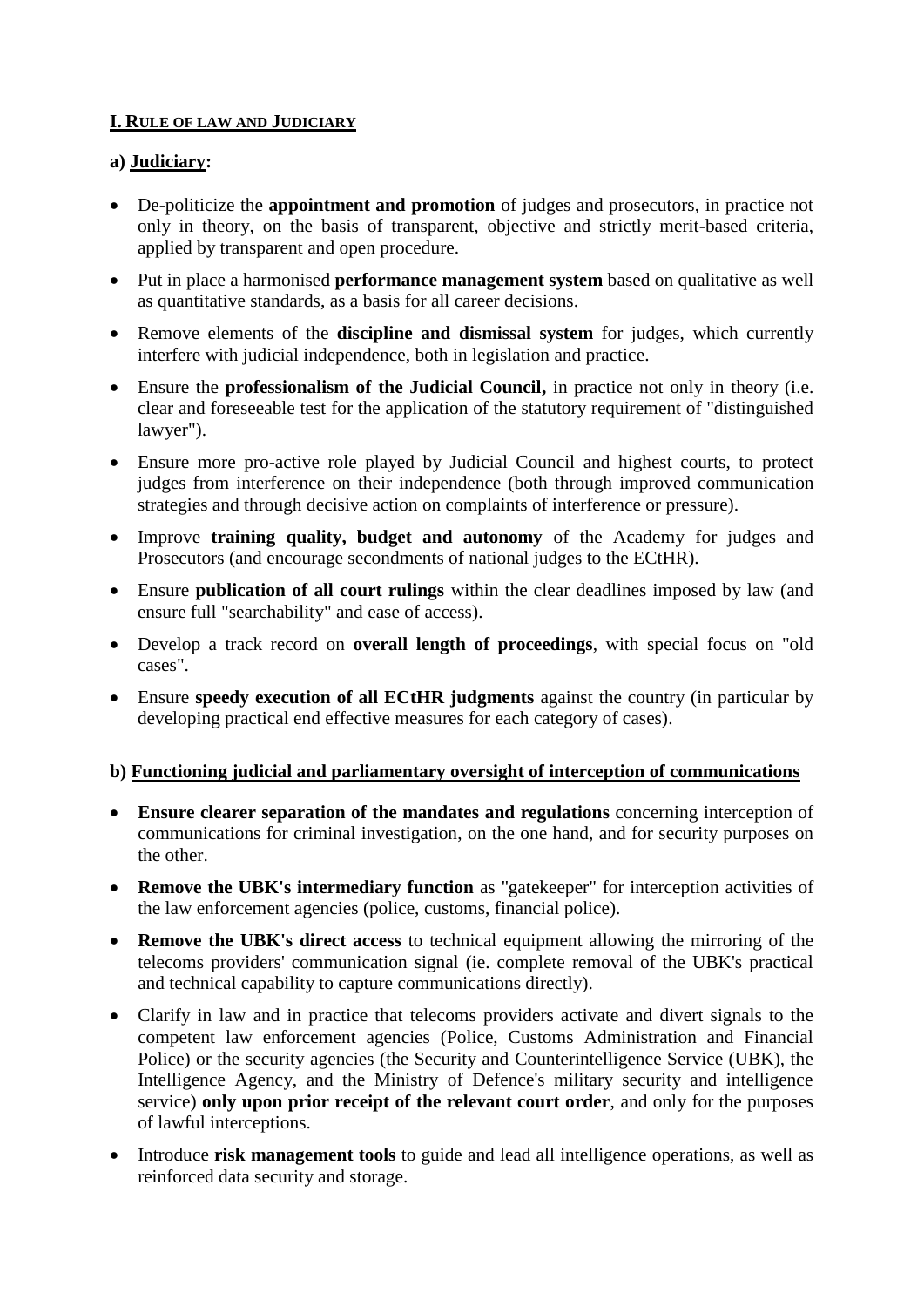- Ensure **appropriate training of staff** on data protection, fundamental rights, professional ethics and integrity.
- Ensure immediate and regular **convening of the relevant Parliamentary Committees** on interception of communications and on security and counterintelligence, and their smooth operation.
- Ensure these Committee's **compliance with their statutory reporting duties** as well as their ability to obtain without hindrance the necessary data, testimonies, technical assistance and access, necessary to produce those reports.

# **c) Independent regulatory, supervisory and oversight bodies**

- Ensure sufficient **autonomy** of **independent regulatory, supervisory and oversight bodies**, not only in theory but in practice, in order to act effectively and free from political pressure. This requires not only pro-active efforts from the bodies themselves but the political will of all other actors to allow them to carry out their functions as intended by law, including through allocation of sufficient financial means.
- Ensure that membership of independent regulatory bodies is based on professional competence, professional experience relevant to the field and comparative merit.
- Ensure that recommendations of the **Ombudsman's office** and other advisory bodies are followed up by all state bodies in full respect for the law and for the principle of accountability.
- Ensure effective legal sanctions for non-compliance with the requests and recommendations of independent bodies.
- Ensure that the Office of the Ombudsman Law is amended to comply fully with the Paris principles.

# **d) Anti-corruption policies and legislation**:

- Establish a **credible track record on high-level corruption**, in particular ensuring that all law enforcement and supervisory bodies have sufficient autonomy to act independently in line with the law (the credibility of the current track record suffers from the absence of a number of high-profile casesfrom recent years).
- Overall fight against corruption needs to be reinforced.
- Improve scrutiny of conflict of interest and assets of elected and appointed officials by **establishing a central register of such officials.**
- Work with GRECO experts to establish a new, comprehensive **whistleblowing protection** mechanism in line with latest Council of Europe recommendations and best European practices.

# **e) Lustration:**

 Address the serious shortcomings and revise / repeal of the Law on Lustration and its implementation (in particular with reference to the Venice Commission's *amicus curiae* brief) as regards e.g. temporal limits; safeguards against political, ideological or party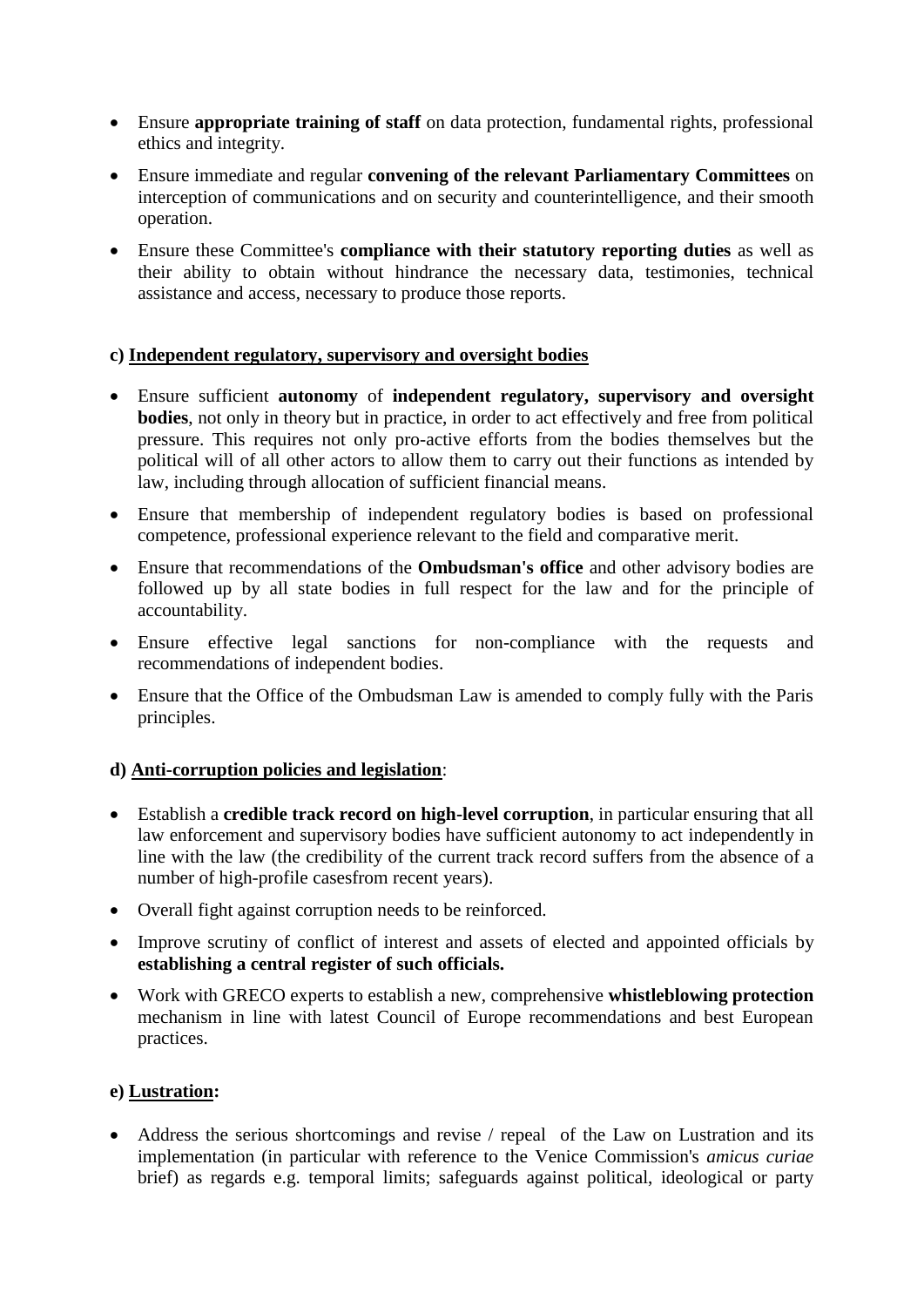reasons used as grounds for lustration; exclusion of persons in private or semi-private positions and stronger safeguards protecting the identity of subjects until final court decision.

### **II DE-POLITICISATION OF PUBLIC ADMINISTRATION**

- a) Implement rigorously the new legal framework, **Law on Administrative Servants and Law on Public Employees**, fully observing the principles of transparency, merit and equitable representation
- b) Employment policies need to follow the principles of transparency, merit and equitable representation in the public service through of open procedures There should be no further employments not respecting the rules.
- c) Impose a moratorium on implementation of the **Law on Transformation of Temporary Positions** into Permanent Contracts until the principle of merit is fully observed in the transformation process
- d) Provide figures for the total number of public service employees in all government ministries, agencies and other bodies, broken down by sectors

### **III ELECTORAL REFORM**

- **a) Finalise the electoral reform** in line with OSCE/ODIHR and Venice Commission recommendations, including increasing the scope and possibilities to file complaints and appeals, ensuring sufficient separation between State and political party activities and ensuring a bipartisan approach of electoral bodies on all levels.
- **b) Conduct an audit of the Voters' List,** in line with OSCE/ODIHR recommendations assessing the accuracy and completeness of voter data in particular as regards possible duplicate voters; voters registered separately with ID card and passport details; and addresses with large numbers of registered voters, **Identify areas of potential improvement** in voter data accuracy. **Revise and improve** accuracy of voters' list accordingly.

# **IV. IMPLEMENTATION OF THE RECOMMENDATIONS OF THE COMMITTEE OF INQUIRY INTO THE EVENTS OF 24 DECEMBER**

• Implement the recommendations of the 2013 Committee of Inquiry as regards the better functioning of parliament and the scheduling of its work.